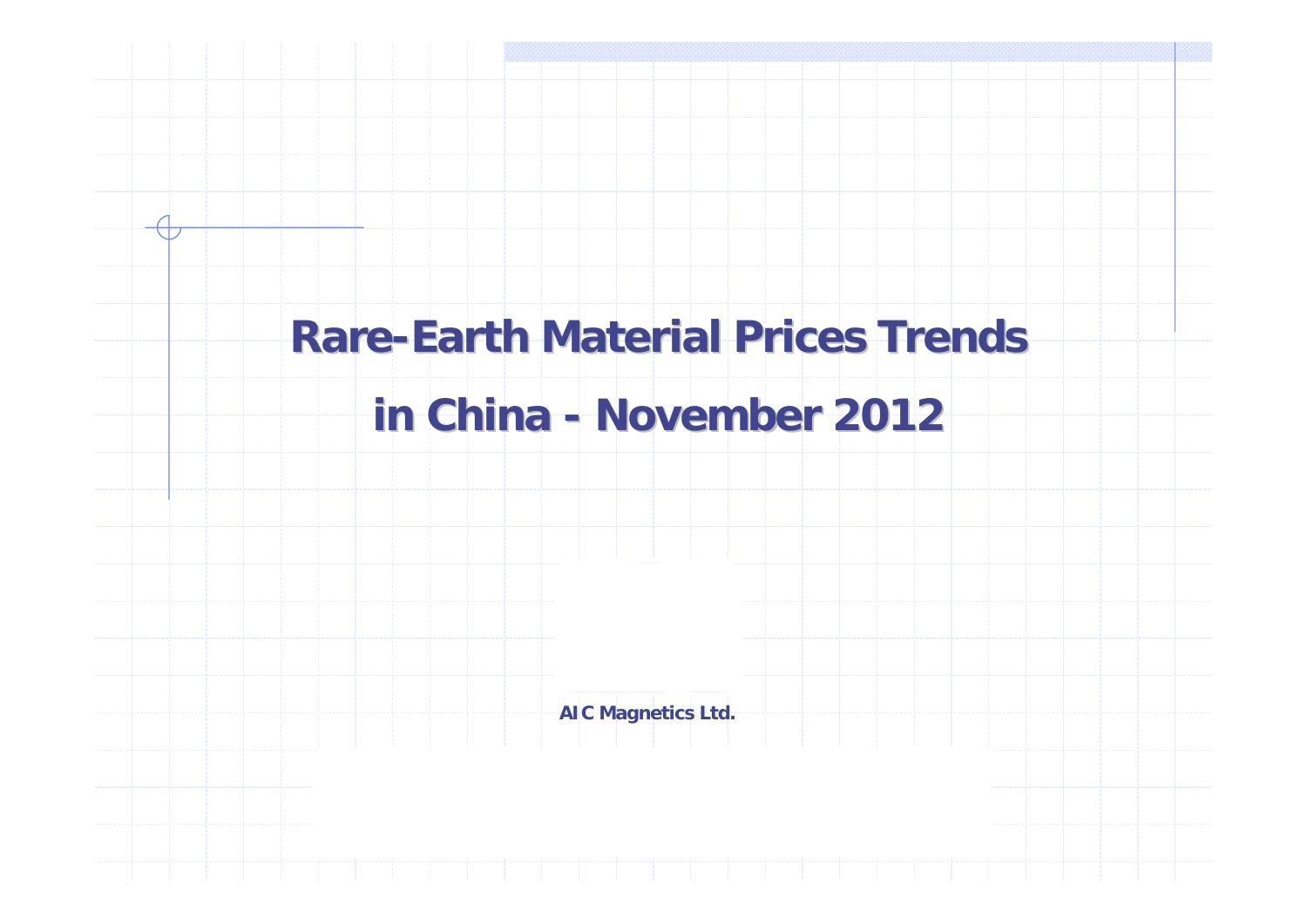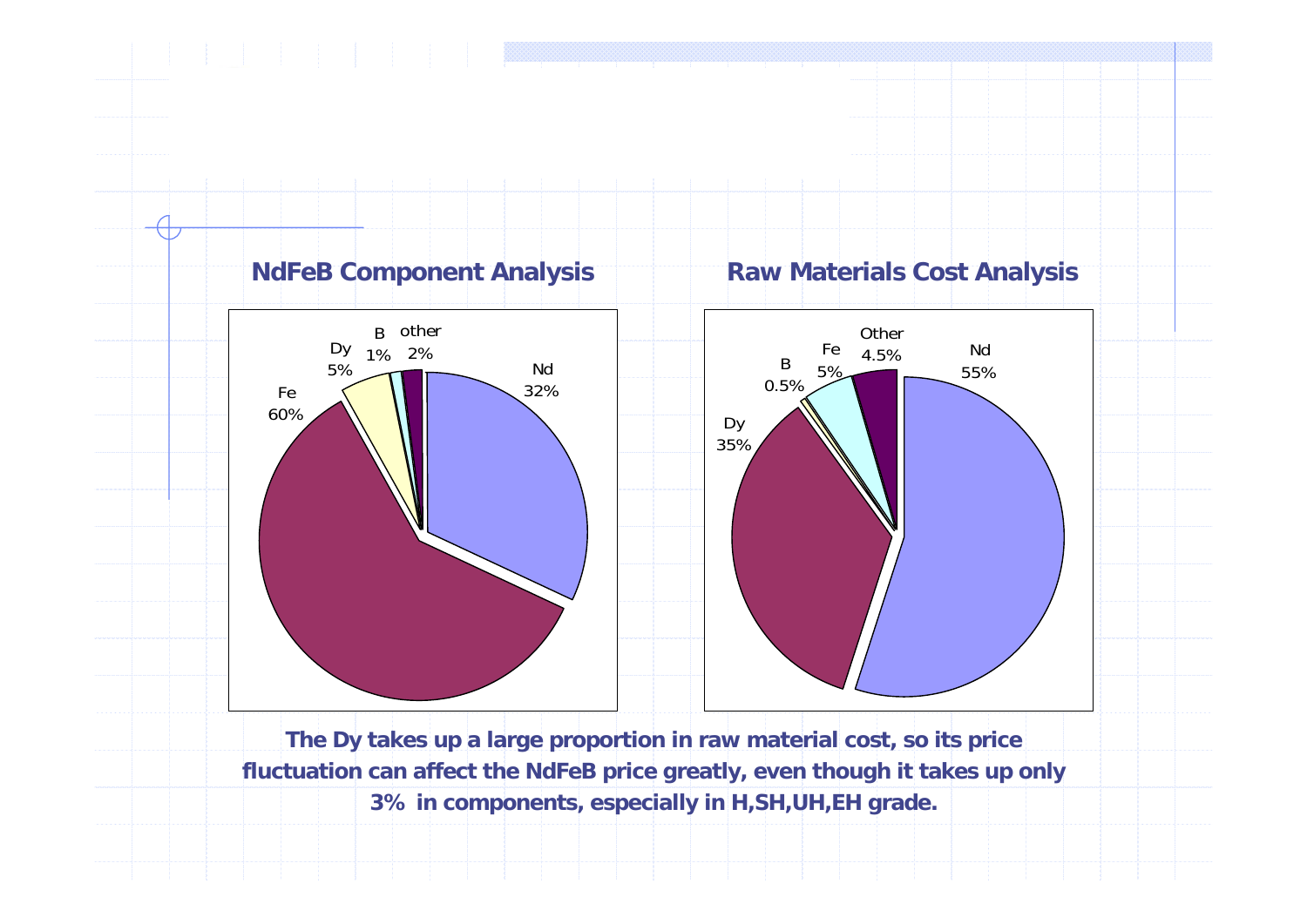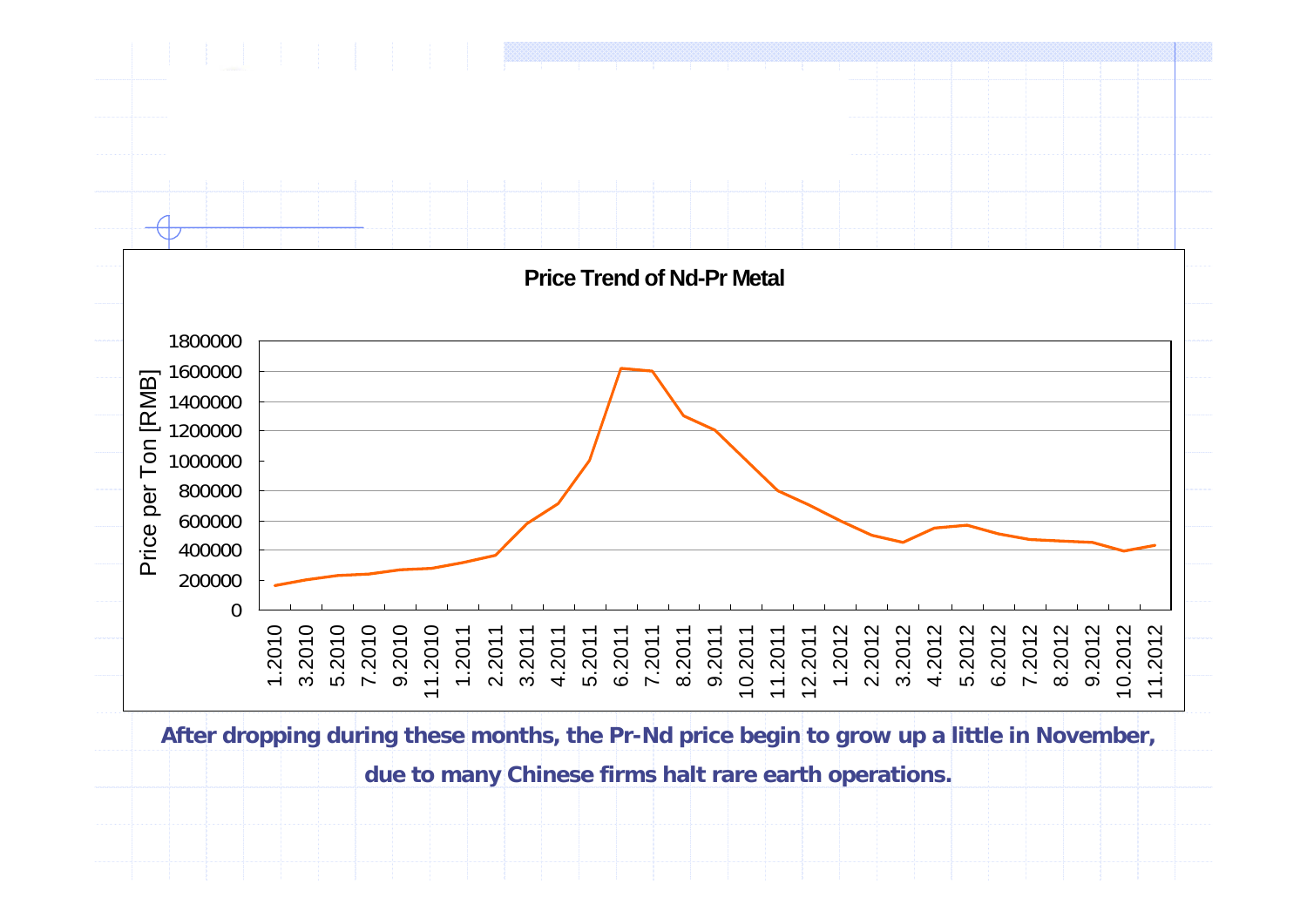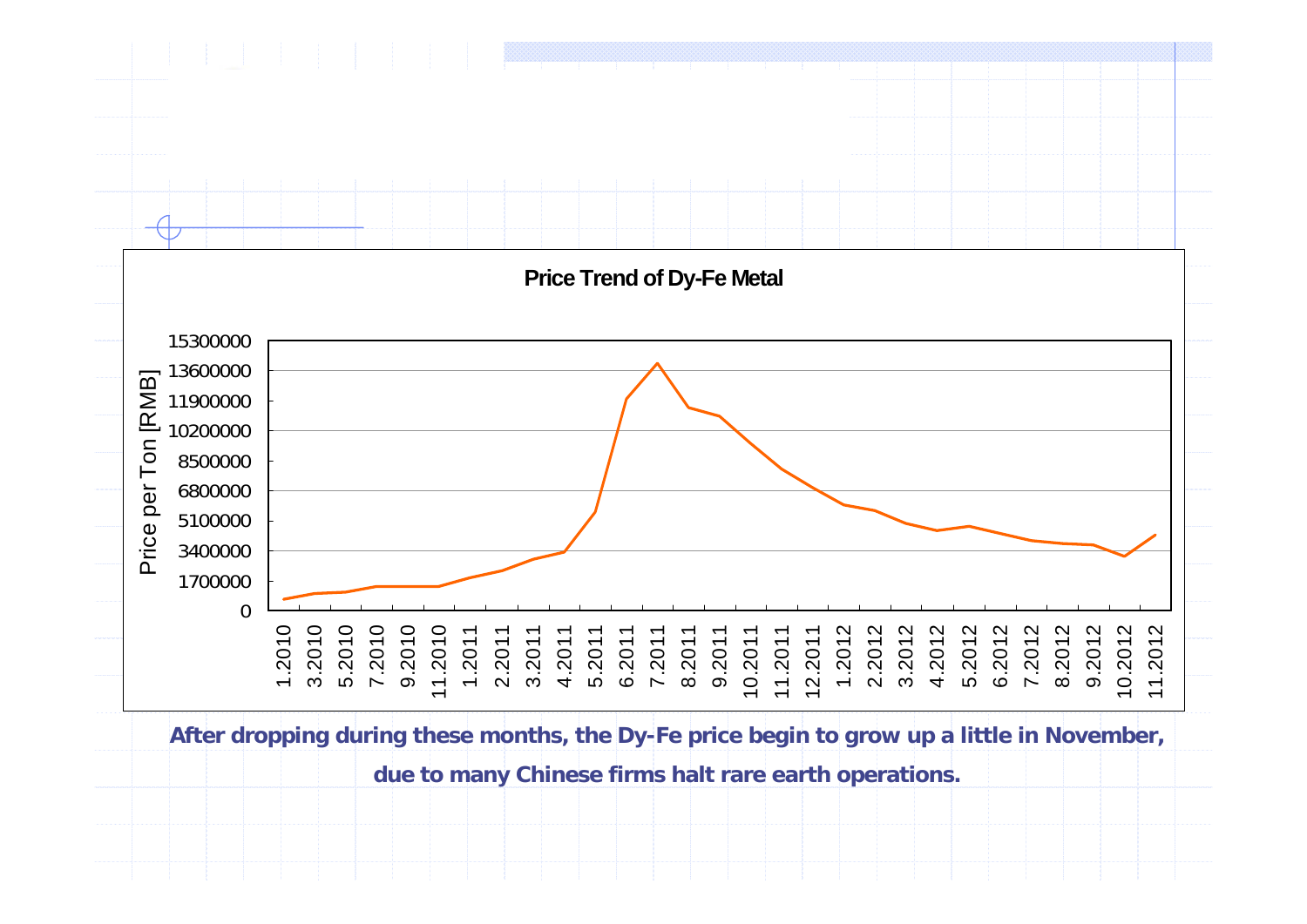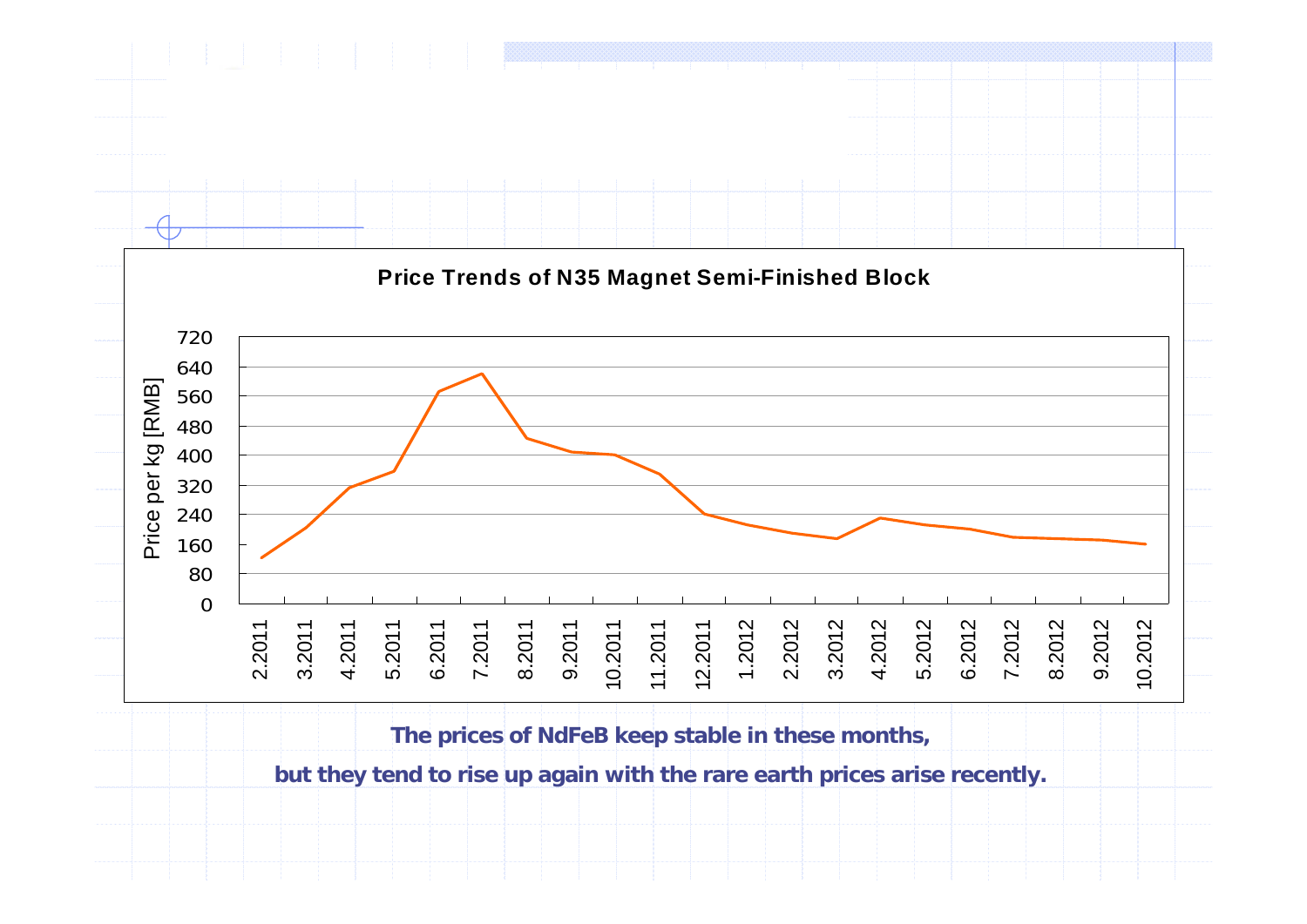## **Rare Earth Market News**

**Inner Mongolia Baotou Steel Rare-Earth, one of China's leading rare earth producers, has halted production at some of its smelting and separation operations in an effort to stabilize slumping prices. Aluminum Corporation of China's Jiangsu company confirmed that it has halted operations at four rare earth element (REE) smelting and separation factories.**

**More Chinese Firms Halt Rare Earth Operations**

**Rare Earth Investing News**

**By Adam Currie**

**Thursday November 8, 2012, 4:00am PST**